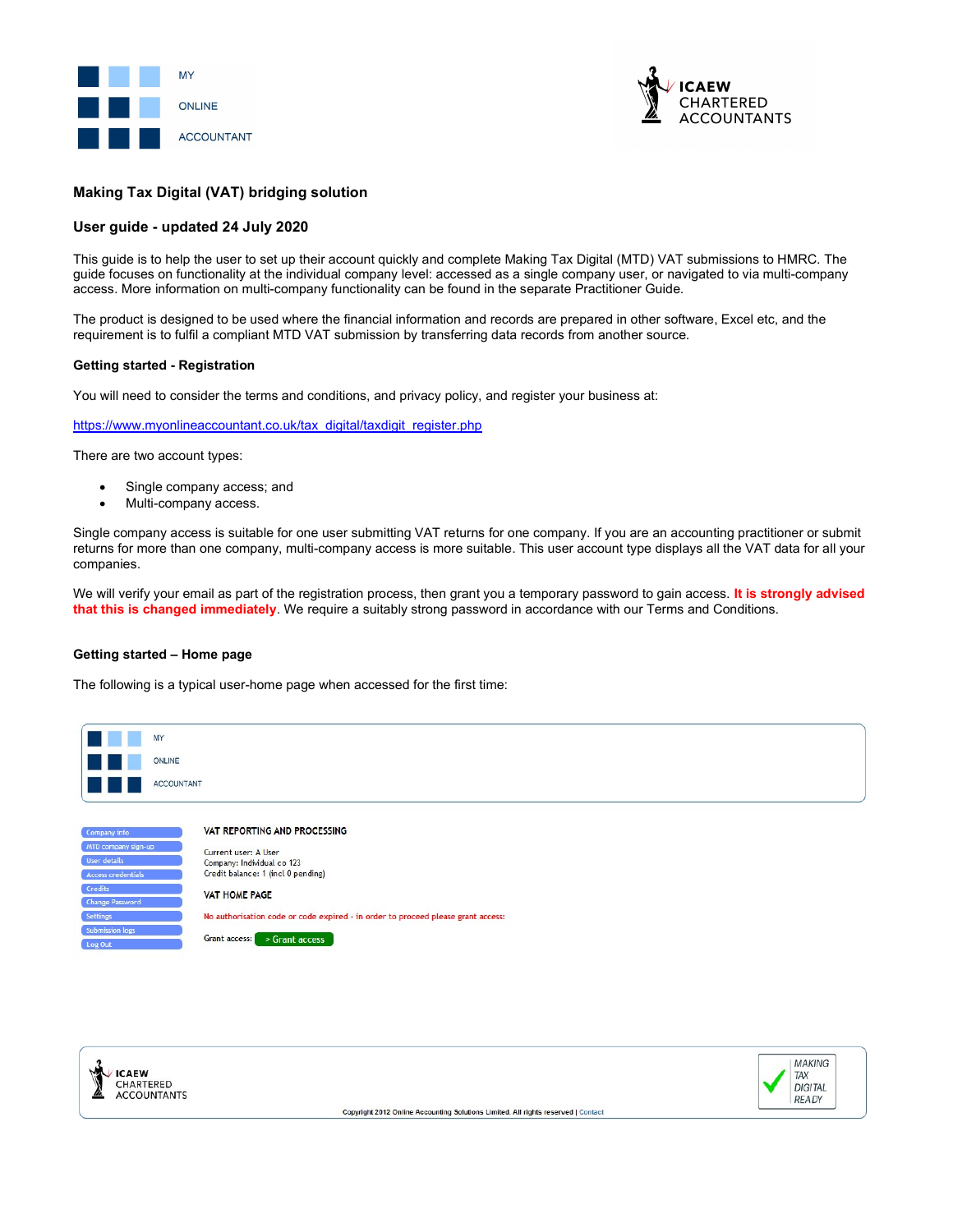#### Getting started – MTD registration

# You will need to register the company for MTD with HMRC in order to submit MTD VAT returns for your company or client.

A link is provided on the VAT home page at "MTD company sign-up". This will navigate the user to the HMRC website to register the company for MTD. This link will display as "MTD client sign-up" if you are a multi-company user, and the link will navigate the user to the HMRC client sign-up section.

If you have already registered the company for MTD you will not need to repeat this step.

## Getting started – Access credentials

Once you have registered the company for MTD you will be able to obtain access credentials to view the company VAT obligations, liabilities, payments and submitted returns. You will also need the access credentials to submit a VAT return.

If you already have access credentials (32-bit access token and refresh token) these can be viewed/entered at "access credentials" from the VAT home page. Access credentials cannot be edited once entered and submitted. You will be required to refresh your token after entering credentials regardless if the access token has expired.

If you do not have access credentials you will need to navigate to HMRC via "Grant access":

|                           | MY                 |                                                                                          |                                                                   |                                                                                              |                                                        |
|---------------------------|--------------------|------------------------------------------------------------------------------------------|-------------------------------------------------------------------|----------------------------------------------------------------------------------------------|--------------------------------------------------------|
|                           | ONLINE             |                                                                                          |                                                                   |                                                                                              |                                                        |
|                           | <b>ACCOUNTANT</b>  |                                                                                          |                                                                   |                                                                                              |                                                        |
|                           |                    |                                                                                          |                                                                   |                                                                                              |                                                        |
|                           |                    | VAT REPORTING AND PROCESSING                                                             |                                                                   |                                                                                              |                                                        |
|                           |                    | Current user: A User<br>Company: Individual co 123<br>Credit balance: 1 (incl 0 pending) |                                                                   |                                                                                              |                                                        |
|                           |                    |                                                                                          | ONLINE COMPANY ACCOUNTING - MTD AUTHORISATION SCOPES              |                                                                                              |                                                        |
|                           |                    |                                                                                          | Please select scopes of access to be granted from the list below. | You will be redirected to the HMRC webpage 'Authority to interact with HMRC on your behalf'. |                                                        |
|                           |                    | and redirected back to this site.                                                        |                                                                   | After entering your gateway ID and password, you will be provided with an authorisation code |                                                        |
|                           |                    | <b>Read data for VAT</b>                                                                 | □                                                                 |                                                                                              |                                                        |
|                           |                    | Write data for VAT                                                                       | П                                                                 |                                                                                              |                                                        |
|                           |                    |                                                                                          |                                                                   |                                                                                              |                                                        |
|                           |                    | Cancel X                                                                                 |                                                                   | Continue >                                                                                   |                                                        |
|                           |                    |                                                                                          |                                                                   |                                                                                              |                                                        |
| <b>ICAEW</b><br>CHARTERED | <b>ACCOUNTANTS</b> |                                                                                          |                                                                   | Copyright 2012 Online Accounting Solutions Limited. All rights reserved   Contact            | <b>MAKING</b><br>TAX<br><b>DIGITAL</b><br><b>READY</b> |
|                           |                    |                                                                                          |                                                                   |                                                                                              |                                                        |

You will need to select the appropriate scopes for your access. In almost all cases you should select both "Read data for VAT" and "Write data for VAT". After navigation to the HMRC website you will need to enter your MTD access details created upon registration.

If you have entered the details correctly on the HMRC website you will obtain an authorisation code and you will be redirected back to the VAT home page. The authorisation code must then be exchanged for an access token and refresh token within 10 minutes. If the authorisation code has not been exchanged within 10 minutes, it will expire, and the above steps will need to be repeated.

Access tokens expire every four hours and need to then be refreshed. The time remaining on your access token is displayed on the VAT user home page.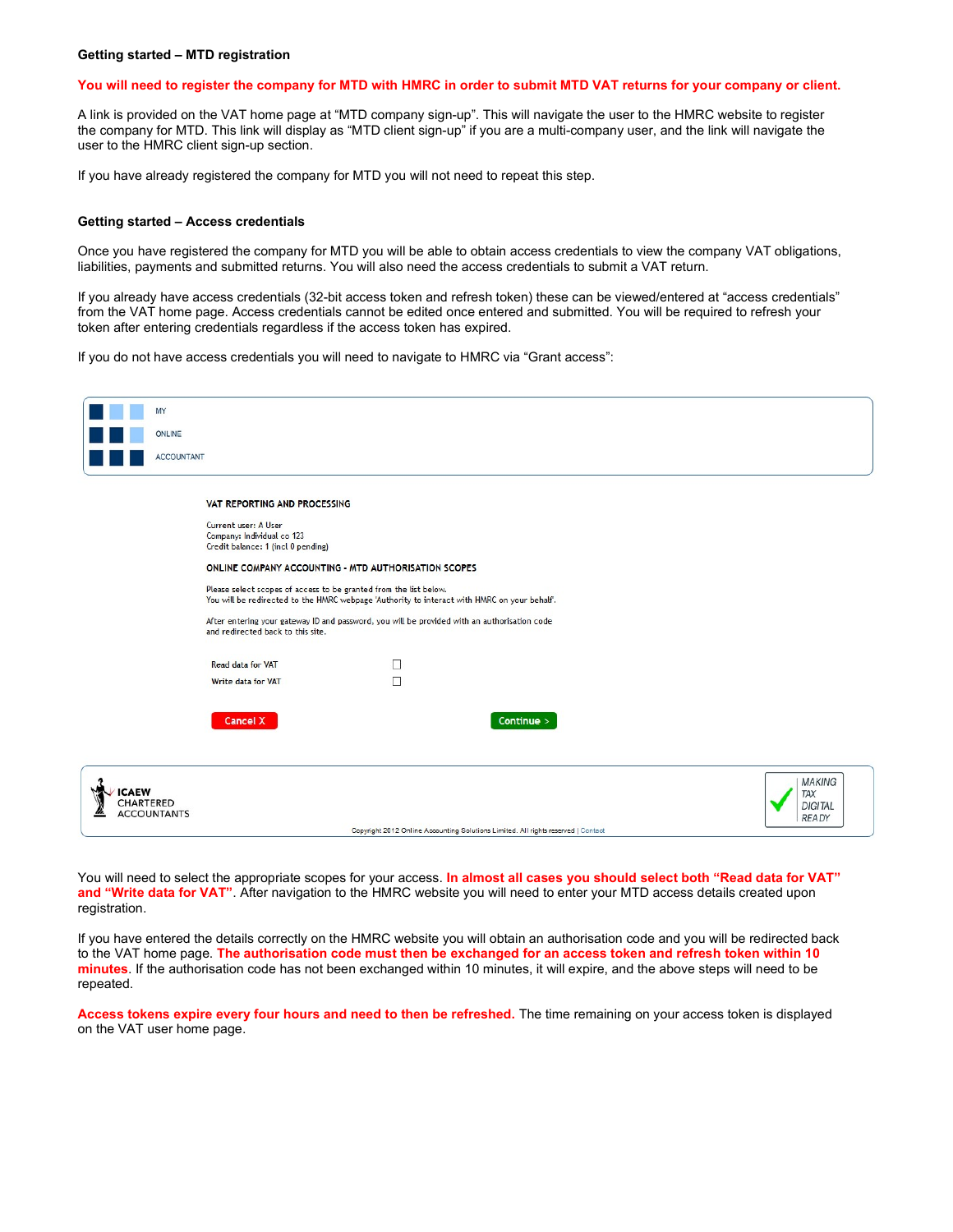Once you have received your access and refresh token the company VAT obligations will be retrieved and displayed as follows:

|                        | MY                |                                                             |                |                                                                       |                          |                          |                          |                  |                                 |            |            |              |              |                                 |
|------------------------|-------------------|-------------------------------------------------------------|----------------|-----------------------------------------------------------------------|--------------------------|--------------------------|--------------------------|------------------|---------------------------------|------------|------------|--------------|--------------|---------------------------------|
|                        |                   |                                                             |                |                                                                       |                          |                          |                          |                  |                                 |            |            |              |              |                                 |
|                        | <b>ONLINE</b>     |                                                             |                |                                                                       |                          |                          |                          |                  |                                 |            |            |              |              |                                 |
|                        | <b>ACCOUNTANT</b> |                                                             |                |                                                                       |                          |                          |                          |                  |                                 |            |            |              |              |                                 |
|                        |                   |                                                             |                |                                                                       |                          |                          |                          |                  |                                 |            |            |              |              |                                 |
|                        |                   |                                                             |                |                                                                       |                          |                          |                          |                  |                                 |            |            |              |              |                                 |
| Company info           |                   |                                                             |                | VAT REPORTING AND PROCESSING                                          |                          |                          |                          |                  |                                 |            |            |              |              |                                 |
| MTD client sign-up     |                   |                                                             |                |                                                                       |                          |                          |                          |                  |                                 |            |            |              |              |                                 |
| <b>Submission logs</b> |                   | Current user: [A User]<br>Client company: [Company] Limited |                |                                                                       |                          |                          |                          |                  |                                 |            |            |              |              |                                 |
| Access credentials     |                   | Credit balance: 237 (incl 236 pending)                      |                |                                                                       |                          |                          |                          |                  |                                 |            |            |              |              |                                 |
| Switch account         |                   | <b>VAT HOME PAGE</b>                                        |                |                                                                       |                          |                          |                          |                  |                                 |            |            |              |              |                                 |
|                        |                   |                                                             |                |                                                                       |                          |                          |                          |                  |                                 |            |            |              |              |                                 |
|                        |                   |                                                             |                |                                                                       |                          |                          |                          |                  |                                 |            |            |              |              |                                 |
|                        |                   |                                                             |                | Access token [9d521e40e297ec36d0f6cb5b89450eaf] expires in: 03:59:51s |                          |                          |                          |                  |                                 |            |            |              |              |                                 |
|                        |                   | Period                                                      | Period ref     | Start date                                                            | End date                 | Due date                 | Rec'd date               |                  | Status Period key               | Data       | Report     |              |              | Liabilities Payments Submission |
|                        |                   |                                                             |                |                                                                       |                          |                          |                          |                  |                                 |            |            |              |              |                                 |
|                        |                   | Sep 2020                                                    | 09 20          | 01/07/2020                                                            | 30/09/2020               | 07/11/2020               | N/A                      | $\circ$          | <b>20C3</b>                     | N/a        | N/a        | N/a          | N/a          | N/a                             |
|                        |                   | <b>Jun 2020</b>                                             | 06 20          | 01/04/2020                                                            | 30/06/2020               | 07/08/2020               | N/A                      | $\mathbb R$<br>F | <b>20C2</b>                     | Edit       | N/a        | N/a          | N/a          | Submit                          |
|                        |                   | Mar 2020<br>Dec 2019                                        | 03 20<br>12 19 | 01/01/2020<br>01/10/2019                                              | 31/03/2020<br>31/12/2019 | 07/05/2020<br>07/02/2020 | 07/05/2020<br>07/02/2020 | F                | <b>20C1</b><br><b>19C4</b>      | N/a<br>N/a | N/a<br>N/a | View<br>View | View<br>View | View<br>View                    |
|                        |                   | Sep 2019<br><b>Jun 2019</b>                                 | 09 19<br>06 19 | 01/07/2019<br>01/04/2019                                              | 30/09/2019<br>30/06/2019 | 07/11/2019<br>07/08/2019 | 07/11/2019<br>07/08/2019 | F<br>F           | <b>19C3</b><br>19C <sub>2</sub> | N/a        | N/a        | View         | View         | View                            |

The company VAT obligations will be shown with the most recent period listed first. Once the end date of the latest VAT period has passed (status = R) the period will be highlighted in green. The period is available for submission. As new obligations are generated by HMRC these will be listed as status = O.

The options available for each period are highlighted as blue links. Others are shown as N/a.

The liabilities, payments and submission for submitted returns (status = F) for each period can be viewed using the links provided. There will be a delay of up to two days between submitting a return and being able to view the VAT liability for the period, and similarly between making a payment for a period and this being shown in payments.

A typical submission report would be displayed as follows:

| MY                                                                                                                                                                                                                                                                                                                                                                                       |                                                                                          |                  |
|------------------------------------------------------------------------------------------------------------------------------------------------------------------------------------------------------------------------------------------------------------------------------------------------------------------------------------------------------------------------------------------|------------------------------------------------------------------------------------------|------------------|
| ONLINE                                                                                                                                                                                                                                                                                                                                                                                   |                                                                                          |                  |
| <b>ACCOUNTANT</b>                                                                                                                                                                                                                                                                                                                                                                        |                                                                                          |                  |
| VAT REPORTING AND PROCESSING                                                                                                                                                                                                                                                                                                                                                             |                                                                                          |                  |
| Current user: [A User]<br>Client company: [Company] Limited<br>Credit balance: 237 (incl 236 pending)                                                                                                                                                                                                                                                                                    |                                                                                          |                  |
| <b>VAT RETURN SUBMISSION</b>                                                                                                                                                                                                                                                                                                                                                             |                                                                                          |                  |
| VAT submission held by HMRC for the period 03 20.                                                                                                                                                                                                                                                                                                                                        | £                                                                                        |                  |
| VAT due on sales (Box 1):<br>VAT due on acquisitions (Box 2):<br>Total VAT due (Box 3):<br>VAT reclaimed current period (Box 4):<br>Net VAT payment due to HMRC * (Box 5):<br>Total sales value excl VAT (Box 6):<br>Total purchases value excl VAT (Box 7):<br>Total value of goods supplied excl VAT (Box 8):<br>Total acquisitions excl VAT (Box 9):<br>* This is VAT payable to HMRC | 4752.75<br>0.00<br>4752.75<br>2513.83<br>2238.92<br>23764.00<br>14208.00<br>0.00<br>0.00 |                  |
| Close                                                                                                                                                                                                                                                                                                                                                                                    |                                                                                          |                  |
|                                                                                                                                                                                                                                                                                                                                                                                          |                                                                                          | MAKING<br>$\sim$ |